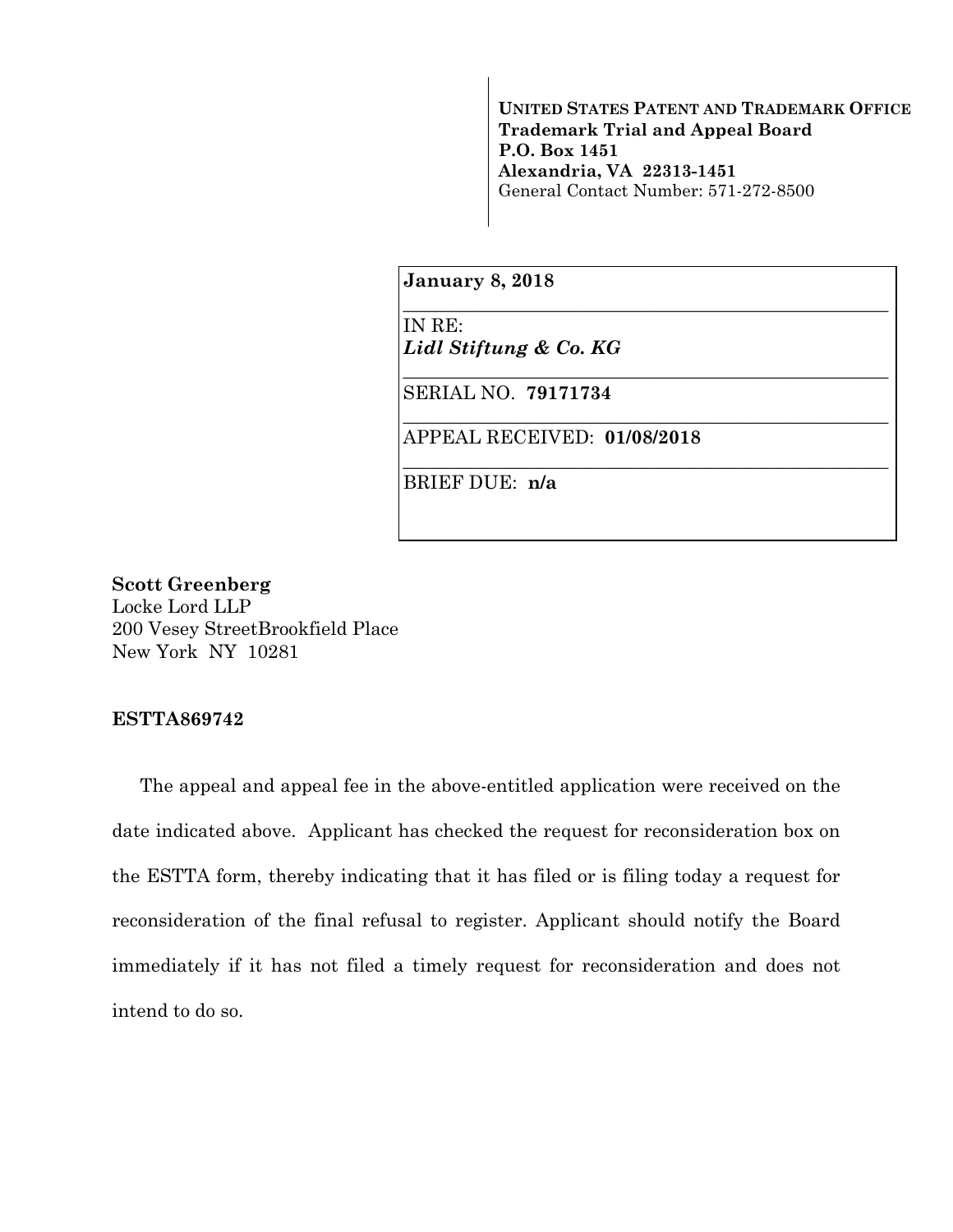A request for reconsideration, which may or may not include an amendment, must be filed with the Trademark Examining Operation, and may be filed via TEAS, using the Response to Office Action form.1

In view of the filing of the request for reconsideration/amendment, the appeal is hereby instituted, but action on the appeal is suspended and the application is remanded to the examining attorney to consider the request for reconsideration/amendment.

If registrability is found on the basis of the request for reconsideration/amendment, the appeal will be moot. In the event the refusal of registration is maintained, and assuming that the request for reconsideration/amendment does not raise a new issue, the application will be returned to the Board, proceedings in the appeal will be resumed, and applicant will be allowed time in which to file an appeal brief. If the request for reconsideration/amendment raises a new issue, the examining attorney may not issue a final refusal until the applicant has been given an opportunity to respond. Upon issuance of a final refusal, proceedings in the appeal will be resumed, and applicant will be allowed time in which to file an appeal brief. An Amendment to Allege Use will be treated in the same manner as any amendment; if registrability is found on the basis of the AAU, the appeal will be moot; if the AAU raises a new issue, the examining attorney may not make a refusal final until applicant has been given an opportunity to respond.

<sup>1 (</sup>To maintain their status, TEAS Plus applicants must use TEAS for filing a request for reconsideration.)